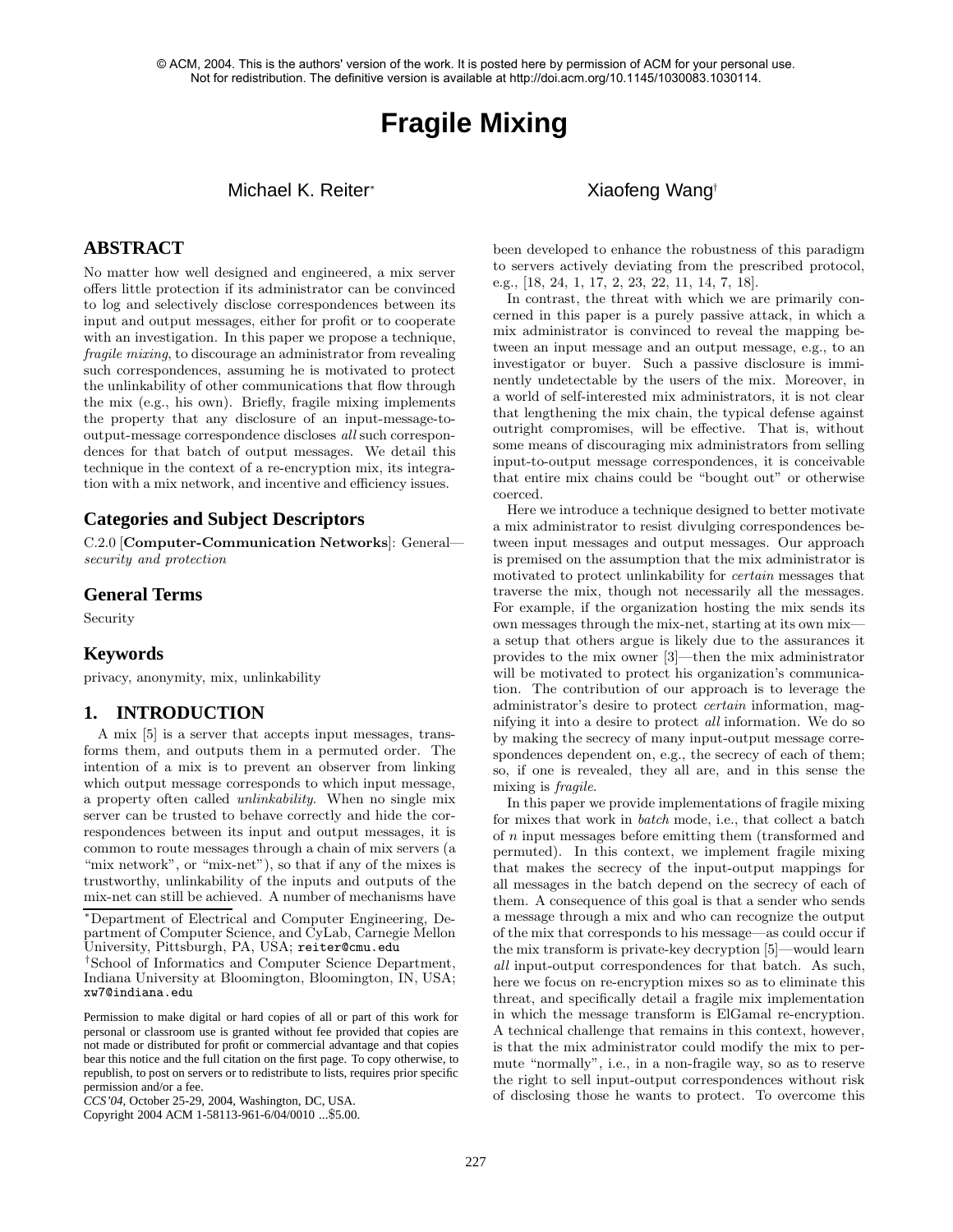challenge, we detail protocols by which the mix proves, noninteractively and in zero-knowledge, that the mix operates as specified, permitting anyone to detect (with overwhelming probability) if the mix cheats.

Finally, we discuss the use of a fragile mix in a larger mix-net. For the implementations of a fragile mix that we offer, we do not recommend that all mixes in the mix-net be fragile, as this would render the end-to-end permutation fragile, as well. As such, we explore a mix-net that interleaves fragile mixes and normal mixes, and show that it works effectively against passive threats without significant degradation of other properties offered by typical mix-nets. We also discuss the incentive structure that this establishes for mix server administrators, and argue that it should lead to the preservation of privacy.

# **2. RELATED WORK**

In this section we review mix-nets and then discuss known countermeasures to defend against misbehaving mixes.

#### **2.1 Mix-nets**

As originally introduced by Chaum [5], a mix transforms each input message before forwarding it, by decrypting it with a private key known only to the mix. Consequently, in such a *decryption mix*, the inputs must be encrypted under the mix's public key, leading to a situation in which a message prepared to traverse a mix-net is multiply encrypted and is thus typically of length proportional to the number of hops in the mix-net. More importantly for our work, however, the transmission of a decrypted input permits the creator of that input to learn the position in which his message was output by this mix; as we will see, this would be problematic for our scheme.

For these reasons, the form of mix that we employ here is a re-encryption mix [26]. In a re-encryption mix-net, every mix randomly re-encrypts its input messages, and a group of mixes collaboratively decrypts the messages later using a secret key shared among them. The size of the message in a re-encryption mix-net typically does not depend on the number of mixes. And, most importantly for our work, a re-encryption mix can conceal the input/output mapping of each message in a batch, even from its original sender.

In decryption mix-nets, it is generally possible for a user to choose mixes arbitrarily to form her message-forwarding path. Re-encryption mixes, on the other hand, are typically designed for all traffic to traverse a single fixed path, or mix cascade, which is a specific form of mix-net. Existing mix-nets that employ cascades include Flash Mixes [15, 20], hybrid mixes [25] and real-time mixes [19].

Mix-nets have been proposed as a foundational technique for electronic voting schemes [5, 10, 26, 30, 18]. They have also been used to build anonymous email systems, e.g., Mixmaster [21], Mixminion [6], and Babel [13]. More recently, mix-nets have been used for connection-based, low-latency communication (e.g., SSH connections and web browsing). Examples include Onion Routing [27], Web MIXes [4], and Morphmix [28].

#### **2.2 Mix-nets robust against misbehaving mixes**

The forms of misbehavior considered in prior works have been active in nature. Active deviation refers to the misbehavior of a mix so as to not conform to the protocol (Byzantine failure). For example, the mix may deliberately drop some messages from an input batch. Countermeasures to this threat have been studied under the rubric of mix-net robustness. Roughly, robustness means that each mix is asked to provide a proof or strong evidence for its honest behavior. Some robust mix-nets are also capable of successfully delivering messages even when  $k < \ell$  out of the  $\ell$  mixes on a user's path do not follow the protocol. Most of the proposed approaches have been built upon zero-knowledge proofs and secret sharing in re-encryption mix-nets. For example, Ogata et al. present a robust mix-net based on cut-and-choose methods [24]. Both Abe [1] and Jakobsson and Juels [17] propose more efficient zero-knowledge proofs which achieve *universal verifiability* [1, 2]. This property allows a third-party to verify the proof of correct behavior. Verifiable shuffling schemes [23, 22, 11] and Millimix [16] also have this property. Other proposals include repetition robustness [14], layer redundancy [7], and random partial checking [18].

When a mix's misbehavior is detectable, other approaches can be used to help users avoid misbehaving mixes and thereby to encourage individual mixes to behave honestly. For example, Dingledine et al. [8, 29] propose to use a reputation system to record every mix's previous performance, in order to help users to choose a reliable path through a mixnet. Our work differs by addressing an undetectable attack, i.e., a mix administrator's selective disclosure of input-tooutput message correspondences.

Finally, Acquisti et al. built the first economic model for mix-nets [3]. Their research argues principles for the behavior of individual mixes based on self-interest and rationality. This has been influential in our research, as described below.

#### **3. PRELIMINARIES**

In this section, we describe the assumptions and concepts on which our approach rests.

# **3.1 Attack model**

Here, we list several assumptions we employ:

Mixes (i.e., mix administrators) value the anonymity of their own messages over benefits to be gained by disclosing inputto-output message correspondences.

Research on the economics of anonymity argues that a strong incentive for one to run a mix is to keep its own communication private [3]. This suggests that a mix's valuation of anonymity could be higher than other users'. Therefore, it is reasonable to expect that a fragile mix that ties the anonymity of its own messages to that of others', as we propose here, will be motivated to keep all input-to-output correspondences secret, and that this will counterbalance any benefits the mix might be offered for divulging an inputoutput correspondence.

This assumption is not intended to rule out the possibility of mix compromise, after which we presume it discloses all input-to-output correspondences to its attacker. As with other mix-nets, mix-nets that employ fragile mixes (Section 6) still offer anonymity provided that compromised mixes do not make up too much of the mix-net.

In addition, in our security analysis we will permit mixes that trade a small degradation of its anonymity for profit. For example, a normal (non-fragile) mix may choose to expose to a third party some of its input-to-output correspondences, though within limits so as to not reduce the privacy of its own messages too substantially.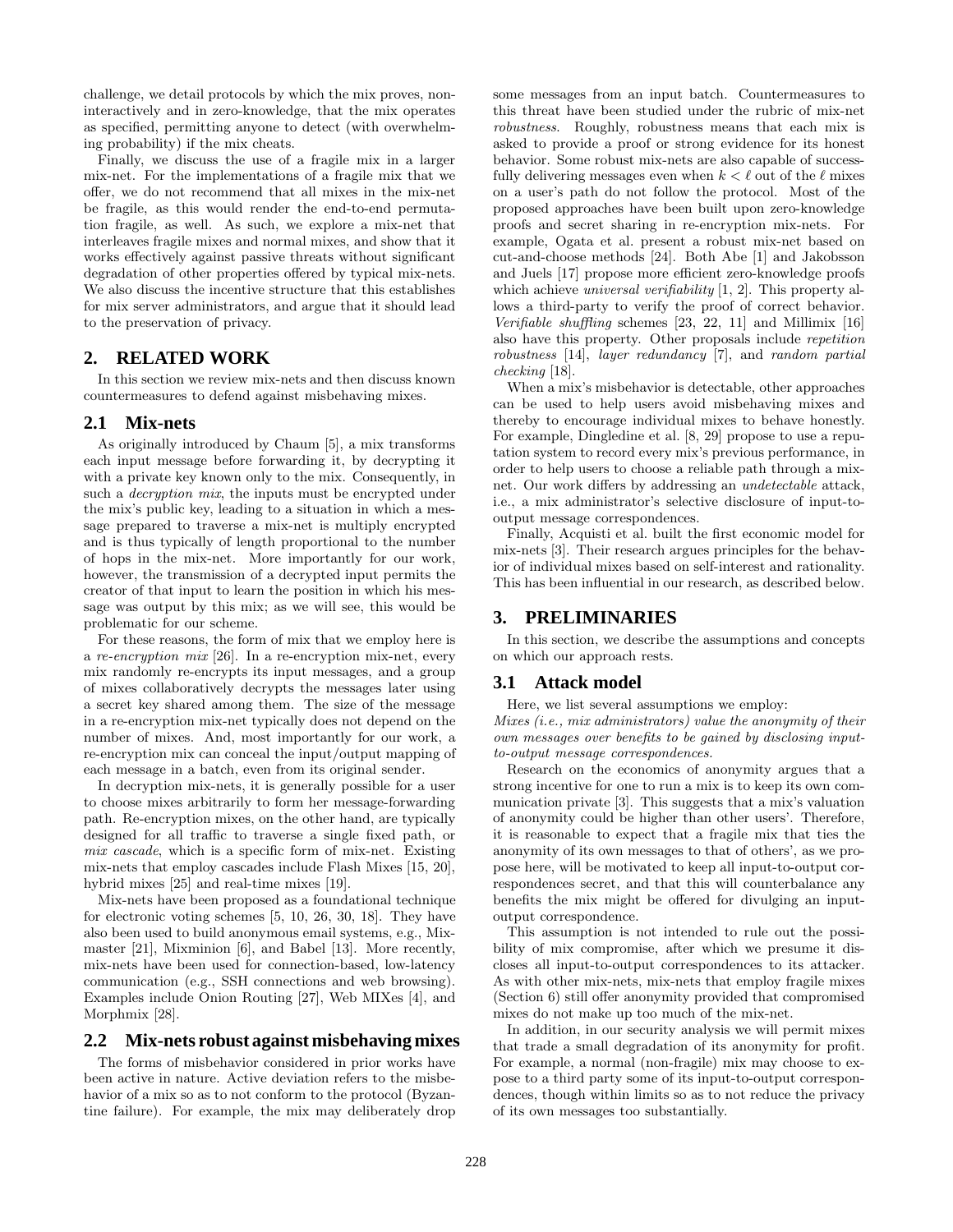Mixes send out their own messages frequently. In other words, there is significant fraction of mixes in a mix cascade transmitting their own messages in every message batch.

As pointed out by previous research [3], acting as a mix incurs costs. To justify such costs, it is reasonable to believe that the mix has high demand from the organization running it for the anonymity services it provides.

That said, our approach is still effective when a small number of mixes do not send their own messages in some batch, and thus are willing to divulge their permutations completely; we will discuss this in Section 6. Note that this can hurt these mixes' own privacy because it signals to others the batches in which this mix sent messages.

Adversaries are capable of observing all communications between any two mixes in a mix cascade, submitting messages to the cascade, and controlling (compromising) some number of mixes.

# **3.2 Bulletin board model**

A "bulletin board" model is a widely-used model for reencryption mix-nets, and we also adopt it here. In the bulletin board model, there are three types of participants: users, a bulletin board and mixes. The users post encrypted messages to the bulletin board. After the number of messages reaches a predetermined quota  $n$ , these messages are transmitted as a batch through a mix-cascade. We assume that not only the output batch of the mix-cascade, but all the intermediate batches forwarded by every mix to its neighbor, appear on the bulletin board. This models our assumption of the adversary's capability: It observes all communication in the mix-cascade.

An individual mix can be a user of the mix-net, and typically is [3]. Here, we describe two models that allow mixes to insert their own messages into a batch.

- **Common mode:** In common mode, every mix in a cascade is required to write  $\kappa$  messages to the bulletin board before transmission starts. A mix can either post messages it wants to dispatch, or dummy messages, to the bulletin board.
- **Attach mode:** In the attach mode, the initial batch reserves  $m\kappa$  slots for mixes, where m is the number of mixes. During transmission, every mix adds  $\kappa$  messages to the batch it receives, i.e., emitting  $\kappa$  more messages than it takes in.

The common mode can be less efficient than the attach mode, as individual mixes must route their messages to the head of the cascade for transmission. However, in the common mode, an adversary must convince a mix that a message the adversary is asking the mix's help to trace is not the mix's own message, because the mix cannot recognize its own messages in a re-encryption mix-net [1].

Unless we specify otherwise, in the rest of the paper we will assume that common mode is employed. However, our scheme can also work in the attach mode.

#### **3.3 ElGamal encryption**

Let  $\mathcal{G}_q$  be a multiplicative group of prime order q in which the Decisional Diffie-Hellman problem is hard. Let  $g$  be a generator of  $\mathcal{G}_q.$  In the ElGamal encryption scheme, a secret key is  $x \stackrel{R}{\leftarrow} \mathbb{Z}_q$  (" $\stackrel{R}{\leftarrow} S$ " denotes selection uniformly at random from the set  $S$ ), and the corresponding public key  $h$  is computed as  $h \leftarrow g^x$  (where multiplication is performed in the group).

The encryption of a message  $m \in \mathcal{G}_q$  is  $(G, M) = (g^{\gamma}, mh^{\gamma})$ where  $\gamma \stackrel{R}{\leftarrow} \mathbb{Z}_q$  is chosen anew per encryption. Decryption of the ciphertext  $(G, M)$  returns  $M(G)^{-x}$ . A mix with private key x and public key  $h = g^x$  re-encrypts an ElGamal ciphertext  $(G, M)$  by choosing  $\gamma \stackrel{R}{\leftarrow} \mathbb{Z}_q$  and forming  $(Gg^{\gamma}, Mh^{\gamma})$ .

Tsiounis and Yung [31], and Jakobsson [14] independently propose an extension to ElGamal encryption to render it non-malleable, by using  $\gamma$  as a secret key to generate a Schnorr signature on  $(G, M)$ ; this signature can be verified using  $G$  as the public key. This construction prevents an adversary from using a copied or mauled ciphertext to trace an honest user's message through a mix. We omit these details here, but we note that this technique is compatible with our protocols.

# **3.4 Zero-knowledge proofs**

Our fragile mixing protocols require zero-knowledge proofs. A zero-knowledge proof is a protocol in which a computationally unbounded prover P convinces a probabilistic polynomial time *verifier*  $V$  of an assertion while giving the verifier no additional information beyond the validity of the assertion. Formal definitions are available in, e.g., [12]. Here we remind the reader of their definition informally, consisting of completeness, soundness and zero-knowledge.

- Completeness A proof protocol is complete if an honest prover convinces the verifier with overwhelming probability.
- Soundness A proof protocol is sound if any prover succeeds in convincing the verifier of a false assertion with negligible probability.
- Zero-knowledge A proof protocol is zero-knowledge if there exists a probabilistic polynomial-time algorithm (a simulator) whose output (without interacting with P) is indistinguishable from the transcript of  $V$ 's interaction with P.

We assume that the verifier is honest, i.e., it always follows the protocol.

#### **4. FRAGILE MIXING**

The basic idea of *fragile mixing* is to bind the anonymity of a batch of messages together: As soon as the permutation has been revealed partially, it is disclosed completely. This gives individual mix administrators a disincentive to reveal input-to-output message correspondences, since doing so reveals the correspondences for all the messages (including the mix adminstrators', for example). In this section, we more carefully define a fragile mix and its properties.

Let  $\mathbb{Z}_n = \{0, 1, 2, \ldots, n-1\}$ . A permutation  $\pi$  on  $\mathbb{Z}_n$  is a bijection  $\pi : \mathbb{Z}_n \to \mathbb{Z}_n$ . A permutation family is a set of permutations with the same domain and range  $\mathbb{Z}_n$ .

Definition 1. **Fragile permutation**. A permutation family F is fragile if for any  $\pi, \pi' \in \mathcal{F}$  and  $x \in \mathbb{Z}_n$ ,  $\pi(x) =$  $\pi'(x)$  only when  $\pi = \pi'$ . We call every member of F a fragile permutation.

In the space  $\mathbb{Z}_n\times\mathbb{Z}_n$ , a fragile permutation will be uniquely identified in its family by revealing any single point. Intu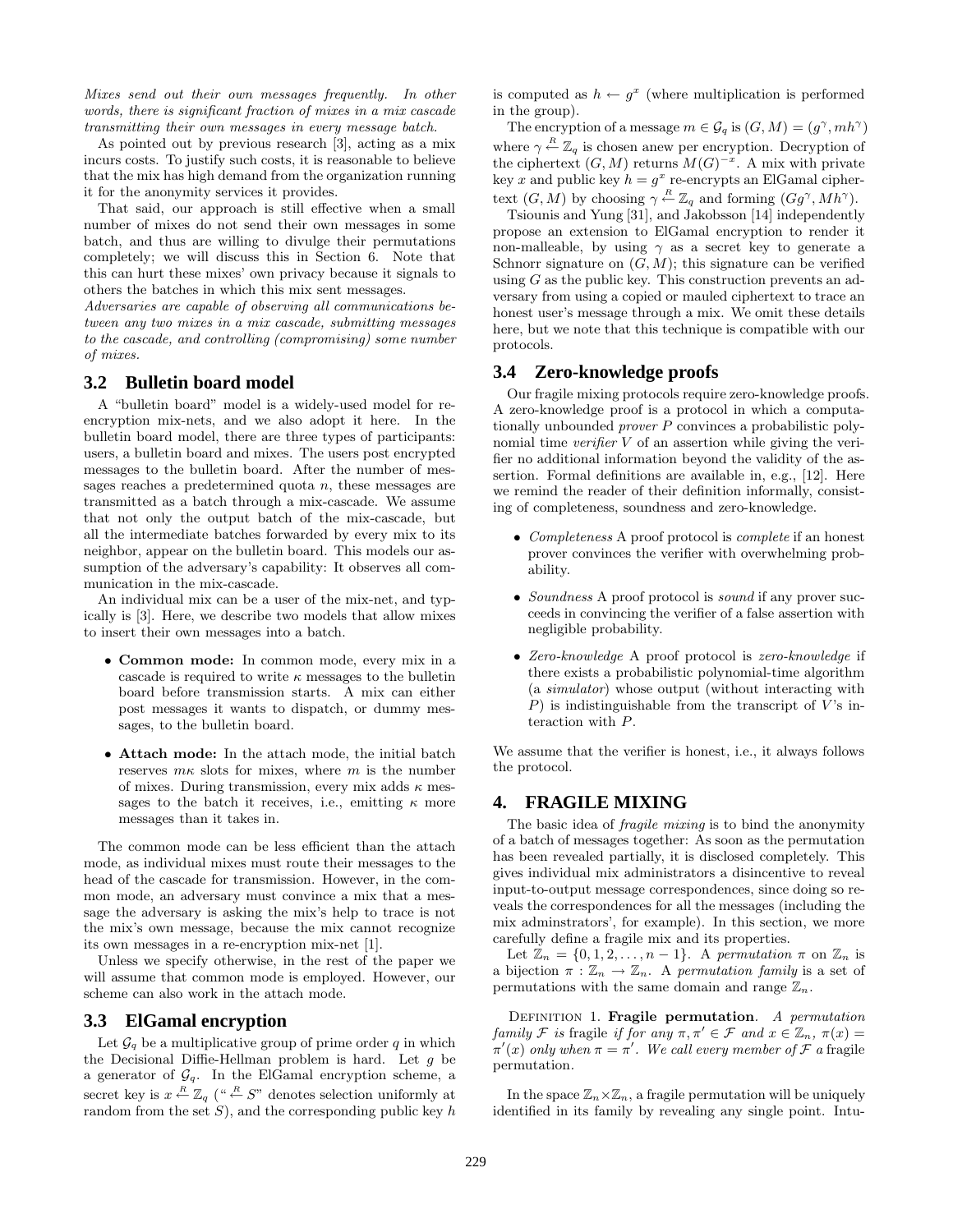itively, knowing any input/output pair of a fragile permutation, one can determine the rest of permutation. Some fragile permutation families are listed below:

- Loop permutation  $(L\mathcal{P})$ :  $L\mathcal{P} = {\pi^b | \pi^b(x)} =$  $x + b \mod n; x, b \in \mathbb{Z}_n$ . For example, a permutation  $\{0, 1, 2, 3, 4, 5\} \mapsto \{5, 0, 1, 2, 3, 4\}$  is a member of  $\mathcal{LP}$ . It is easily to see that the cardinality of  $\mathcal{LP}$  is n.
- Multiplicative permutation  $(MP)$ :  $MP = \{ \pi^a \mid$  $\pi^{a}(x) = ax \mod n; a, x \in \mathbb{Z}_{n} \setminus \{0\}, n \text{ prime}.$  MP is a fragile permutation family on  $\mathbb{Z}_n \setminus \{0\}$ . Its cardinality is  $n-1$ .
- Key permutation  $(KP)$ :  $KP = {\pi^K | \pi^K(x)}$  $x \oplus K$ ;  $x, K \in \mathbb{Z}_{2^n}$ .  $\mathcal{KP}$  is a fragile permutation family on  $\mathbb{Z}_{2\eta}$ , where  $\eta \in \mathbb{N}$ . Its cardinality is  $2^{\eta}$ , the size of its domain.

Since any two members of a fragile permutation family  $\mathcal F$ map any input of their domain to different output, the cardinality of  $\mathcal F$  is at most n, i.e., a fragile permutation family contains no more than  $n$  permutations. We can increase the number of permutations in the permutation family at the cost of fragility, by generalizing to a k-fragile permutation.

Definition 2. k**-fragile permutation**. A permutation family  $\mathcal{F}^{(k)}$  is a k-fragile permutation if for any  $D \subseteq \mathbb{Z}_n$ with  $|D| = k$  and  $\pi, \pi' \in \mathcal{F}^{(k)}$ ,  $\pi(x) = \pi'(x)$  for all  $x \in D$ only when  $\pi = \pi'$ .

For example, the **pair-wise permutation family**  $PP =$  $\{\pi^{a,b} \mid \pi^{a,b}(x) = ax + b \mod n; a \in \mathbb{Z}_n \setminus \{0\}; b \in \mathbb{Z}_n; n \text{ prime}\}$ is a 2-fragile permutation.

 $k$ -fragile permutations may be useful in permitting a limited number (less than  $k$ ) of input-output message correspondences to be exposed without imposing on the privacy of other messages not being investigated. The cardinality of a k-fragile permutation family is bounded by the number of ordered subsets of size  $k$  in the set of  $n$  elements, which is  $\frac{n!}{(n-k)!}$ . In the rest of this paper, we focus our attention on  $(1-)$ fragile permutations. However, k-fragile permutations also can be utilized in the protocols we propose.

Many fragile permutation families form groups under composition  $( \circ )$ , and it is easy to verify that the above examples do. In particular, when a fragile permutation family is closed under composition, a mix-cascade completely made by fragile mixes could be vulnerable: An active adversary only need insert a message to the batch, find the output corresponding to its input message, and use this to determine the combined permutation performed by the cascade. We address this problem in Section 6.

#### **5. PROOF OF FRAGILE MIXING**

Unless a mix is forced to utilize a fragile permutation when reordering a batch of messages, it may simply use any permutation and therefore gain flexibility to disclose certain input-to-output message correspondences. In this section, we therefore show how a mix server can prove in zero knowledge that it has utilized a fragile permutation, which it should be required to do by its clients.

Specifically, let  $0 \leq j \leq n$ . The input batch of the mix is  $\{(G_j, M_j)\}\$ and its output batch is  $\{(G'_j, M'_j)\}\$ . Let  $\mathcal F$  be a public fragile permutation family. An honest mix knows

values  $\{\gamma_i\}$  in  $\mathbb{Z}_q$  and a permutation  $\pi$  such that for all  $0 \leq j < n$ 

$$
\pi \in \mathcal{F} \tag{1}
$$

$$
(G'_{\pi(j)}, M'_{\pi(j)}) = (G_j g^{\gamma_j}, M_j h^{\gamma_j})
$$
\n(2)

The mix (the prover) is required to convince a verifier  $V$  of the existence of such a  $\pi$  and  $\{\gamma_i\}$  without revealing any information about  $\{\gamma_i\}$  and  $\pi$ . In this section, we present two zero-knowledge proof protocols by which the mix can prove this.

#### **5.1 A general proof**

We first describe a general proof that works when the fragile permutation family  $\mathcal F$  forms a group under composition. This protocol is based on the well-known cut-and-choose technique.

#### **Protocol 1**

- Repeat the following steps  $\sigma$  times.
	- 1. The mix chooses  $\bar{\gamma}_j \stackrel{R}{\leftarrow} \mathbb{Z}_q$  for  $0 \leq j \leq n$  and  $\bar{\pi} \stackrel{R}{\leftarrow} \mathcal{F}$ . Then, the mix publishes

$$
\bar{G}_{\bar{\pi}(j)} = G_j g^{\bar{\gamma}_j}
$$
\n
$$
\bar{M}_{\bar{\pi}(j)} = M_j h^{\bar{\gamma}_j}
$$
\n(3)\n(4)

2. The verifier V flips a public coin:  $b \stackrel{R}{\leftarrow} \{0,1\}$ 

3. If 
$$
b = 0
$$
, then:

- **–** Mix publishes  $\bar{\pi}$  and  $\{\bar{\gamma}_j\}$ .
- $-V$  accepts iff  $\bar{\pi} \in \mathcal{F}$  and (3) and (4) hold.

4. If  $b = 1$ , then:

\n- \n
$$
-\text{Mix publishes } \pi_d = \pi \circ \bar{\pi}^{-1} \text{ and } \{d_j = -\bar{\gamma}_{\bar{\pi}^{-1}(j)} + \gamma_{\bar{\pi}^{-1}(j)} \mod q\}.
$$
\n
\n- \n $-\text{Verifier } V \text{ accepts iff}$ \n
\n

$$
\pi_d \in \mathcal{F} \tag{5}
$$

$$
G'_{\pi_d(j)} = \bar{G}_j g^{d_j} \tag{6}
$$

$$
M'_{\pi_d(j)} = \bar{M}_j h^{d_j} \tag{7}
$$

This protocol can be made noninteractive in the random oracle model by using the Fiat-Shamir heuristic [9].

THEOREM 1. For any fragile permutation family  $\mathcal F$  that forms a group under composition, Protocol 1 is an honest verifier zero-knowledge proof of the existence of  $\pi$  and  $\{\gamma_i\}$ satisfying  $(1)$  and  $(2)$ .

Proof.

- *Completeness.* Since  $\mathcal F$  forms a group under composition,  $\mathcal F$  is closed under composition and inverses exist. Thus, the prover (mix) can compute  $\bar{\pi}^{-1}$  and  $\pi_d = \pi \circ \bar{\pi}^{-1}$  in  $\mathcal{F}$ , and so can complete the proof.
- *Soundness*. Suppose that a prover is capable of answering both  $b = 0$  and  $b = 1$  queries, i.e., of publishing  $\bar{\pi} \in \mathcal{F}$  and  $\{\bar{\gamma}_i\}$  satisfying (3) and (4), and  $\pi_d \in \mathcal{F}$ and  $\{d_i\}$  satisfying (6) and (7). Define  $\pi = \pi_d \circ \bar{\pi}$  and  $\gamma_j = d_{\bar{\pi}_j} + \bar{\gamma}_j \mod q$ . It is easily verified that  $\pi$  and  ${\gamma_i}$  satisfy (1) and (2), and so the assertion that such a  $\pi$  and  $\{\gamma_i\}$  exist is true. By the contrapositive, if this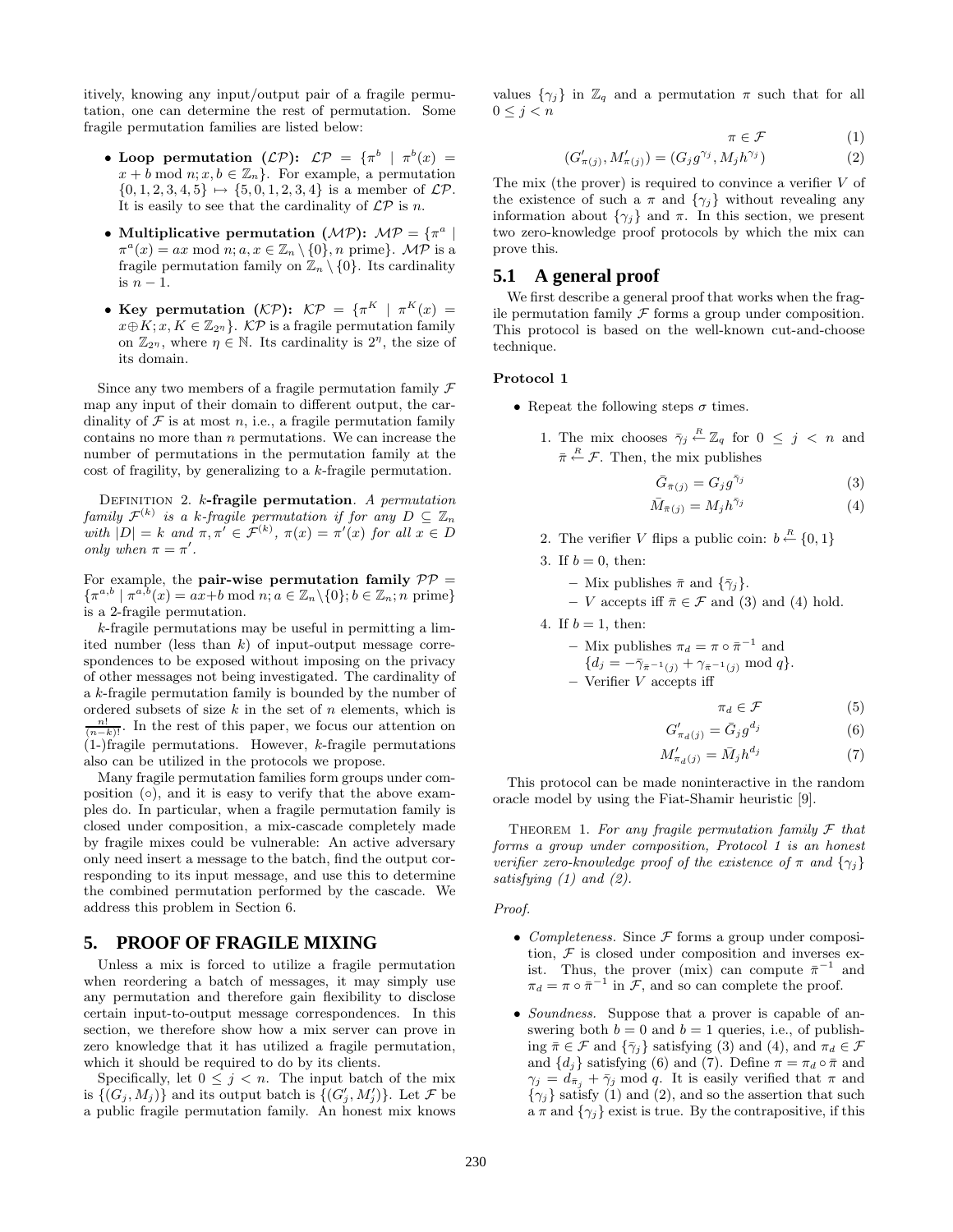assertion is false, then any prover is capable of answering at most one of the  $b = 0$  and  $b = 1$  queries, and so convinces the verifier with probability at most 1/2. Since this is repeated  $\sigma$  times, the prover convinces the verifier with probability at most  $1/2^{\sigma}$ .

• Zero-knowledge. The simulator selects  $b \stackrel{R}{\leftarrow} \{0,1\}$ . If  $b = 0$ , it selects  $\bar{\pi} \stackrel{R}{\leftarrow} \mathcal{F}$  and  $\bar{\gamma}_j \stackrel{R}{\leftarrow} \mathbb{Z}_q$ , and outputs  $(\{(\bar{G}_{\bar{\pi}(j)},\bar{M}_{\bar{\pi}(j)})\},0,(\bar{\pi},\{\bar{\gamma}_j\})),$  where  $\{(\bar{G}_{\bar{\pi}(j)},\bar{M}_{\bar{\pi}(j)})\}$ are computed as in  $(3)-(4)$ . If  $b=1$ , the simulator selects  $\pi_d \stackrel{R}{\leftarrow} \mathcal{F}$  and  $d_j \stackrel{R}{\leftarrow} \mathbb{Z}_q$ , and outputs  $((\{(G'_{\pi_d(j)}g^{-d_j},$  $M'_{\pi_d(j)}h^{-d_j}$ }, 1,  $(\pi_d, \{d_j\})$ ). Repeating  $\sigma$  times, the simulator generates a transcript that is perfectly indistinguishable from that of the real protocol.

 $\Box$ 

We denote Protocol 1 by  $PFG(\{(G_j, M_j)\}, \{(G'_j, M'_j)\}).$ 

#### **5.2** A more efficient proof for  $LP$

We now present a more efficient protocol by which a mix can prove in zero knowledge that it employed a fragile permutation. This protocol requires that the fragile permutation family be  $\mathcal{LP}$  (the loop permutation family). Our approach builds upon protocols for proving verifiable shuf $fling$  [23, 11]. The problem of verifiable shuffling is as follows:

Let  $0 \leq j \leq n$ . Let  $\Pi$  be the set of all permutations on  $\mathbb{Z}_n$ . There are two sequences of pairs  $\{(X_j,Y_j)\}$  (input) and  $\{(\bar{X}_j, \bar{Y}_j)\}$  (output), and the prover knows values  $\{\gamma_j\}$  from  $\mathbb{Z}_q$  and  $\pi \in \Pi$  such that for all  $0 \leq j < n$ 

$$
(\bar{X}_{\pi(j)}, \bar{Y}_{\pi(j)}) = (X_j g^{\gamma_j}, Y_j h^{\gamma_j})
$$
\n(8)

The prover is required to convince a verifier  $V$  of the existence of  $\{\gamma_j\}$  and  $\pi$  satisfying (8), without revealing any information about  $\{\gamma_j\}$  and  $\pi$ . We denote a proof for this problem by  $PRS({(X_j, Y_j)}, {(X_j, Y_j)}).$ 

Our proof protocol is built upon a proof protocol for verifiable shuffling, e.g., [23, 11].

#### **Protocol 2: Proof for loop permutations**

- 1. The mix knows a permutation  $\pi \in \mathcal{LP}$  and a sequence  ${\gamma_i}$  which satisfy (2). Using this knowledge, the mix runs  $PRS({(G_j, M_j)}$ ,  ${(G'_j, M'_j)}$ ) to V.
- 2. Verifier V generates  $a_j \stackrel{R}{\leftarrow} \mathcal{G}_q$  and  $b_j \stackrel{R}{\leftarrow} \mathcal{G}_q$  for  $0 \leq j <$ n. V gives  $\{a_i\}$  and  $\{b_i\}$  to the mix.
- 3. The mix and V each compute the new list:

$$
(\hat{G}_j, \hat{M}_j) = (G_j a_j, M_j b_j)
$$
\n
$$
(9)
$$

Then, the mix generates secret values  $\hat{\gamma}_j \stackrel{R}{\leftarrow} \mathbb{Z}_q$  for  $0 \leq$  $j < n$  and uses these and the loop permutation  $\pi$  (the permutation on  $\{(G_j, M_j)\}\)$  to compute the following list:

$$
(\hat{G}'_{\pi(j)}, \hat{M}'_{\pi(j)}) = (\hat{G}_j g^{\hat{\gamma}_j}, \hat{M}_j h^{\hat{\gamma}_j})
$$
(10)

The mix gives  $(10)$  to V.

4. The mix runs a zero-knowledge proof for shuffling  $PRS({{\hat{G}_j}, \hat{M}_j)}, {{\hat{G}'_j}, \hat{M}'_j})\}$  to V.

5. The mix and V each compute the following lists:

$$
(\bar{G}_j, \bar{M}_j) = (\hat{G}_j / \hat{G}_{j+1 \text{ mod } n}, \hat{M}_j / \hat{M}_{j+1 \text{ mod } n}) \quad (11)
$$
  

$$
(\bar{G}'_j, \bar{M}_j) = (\hat{G}'_j / \hat{G}'_j + \hat{M}_j / \hat{M}_j + \hat{M}_j) \quad (12)
$$

$$
(\bar{G}'_j, \bar{M}'_j) = (\hat{G}'_j / \hat{G}'_{j+1 \mod n}, \hat{M}'_j / \hat{M}'_{j+1 \mod n}) \quad (12)
$$

- 6. The mix uses its knowledge of  $\pi$  and  $\{\hat{\gamma}_j \hat{\gamma}_{j+1 \mod n}\}$ to run a proof  $PRS(\{(\bar{G}_j, \bar{M}_j)\}, \{(\bar{G}_j', \bar{M}_j')\})$  to  $V.$
- 7. The mix and V each compute:

$$
(a'_{j}, b'_{j}) = (\hat{G}'_{j}/G'_{j}, \hat{M}'_{j}/M'_{j})
$$
\n(13)

- 8. The mix uses the knowledge of  $\pi$  and  $\{\hat{\gamma}_j \gamma_j\}$  to run  $PRS({ (a_j, b_j)},{ (a'_j, b'_j) })$  to V.
- 9. Verifier V accepts if Steps 1, 4, 6, 8 are all correct.

Intuitively, this protocol proceeds as follows. In Steps 2- 3, the mix generates a new list  $\{(\hat{G}_i, \hat{M}_i)\}\$  with the random challenges from verifier  $V$  and permutes this new list in the same way as the list  $\{(G_i, M_i)\}\$ using another set of random exponents  $\{\hat{\gamma}_i\}$ . Then, in Steps 4-6, it proves that the permutation on the new list is a loop permutation. Finally, using Steps 1, 7-8, the mix proves that this permutation, in fact, is the permutation mapping  $\{(G_j, M_j)\}\$  to  $\{(G'_j, M'_j)\}.$ 

LEMMA 1. A permutation  $\pi \in \mathcal{LP}$  if and only if for all  $x \in \mathbb{Z}_n$ ,  $\pi(x+1 \mod n) = \pi(x)+1 \mod n$ .

Proof. The "only if" direction is straightforward, and so we detail only the "if" part. With the above property, we have:

$$
\pi(1) = \pi(0) + 1 \mod n
$$
  
\n
$$
\pi(2) = \pi(1) + 1 \mod n
$$
  
\n
$$
= \pi(0) + 2 \mod n
$$
  
\n...  
\n
$$
\pi(x) = \pi(0) + x \mod n
$$

By the definition of a loop permutation,  $\pi \in \mathcal{LP}$ .  $\Box$ 

THEOREM 2. The above protocol is a honest-verifier zeroknowledge proof of the existence of  $\pi$  and  $\{\gamma_i\}$  satisfying  $\pi \in \mathcal{LP}$  and (2).

Proof (sketch).

- *Completeness*. For an honest mix that performs a loop permutation on the input batch, the protocol will be completed given the completeness of PRS. Both [23] and [11] offer schemes with proved completeness.
- *Soundness*. We prove the soundness in the following way. We first prove that the permutation  $\hat{\pi}$  on the new list  $\{(\hat{G}_j, \hat{M}_j)\}\$ is a loop permutation. Then we show that that for each j,  $(G'_{\hat{\pi}(j)}, M'_{\hat{\pi}(j)})$  is an encryption of the same plaintext as  $(G_j, M_j)$ , and so  $\hat{\pi}$  demonstrates the existence of the needed permutation.

If the verifier  $V$  accepts the proof in Step 4, the mix proves

$$
(\hat{G}'_{\hat{\pi}(j)}, \hat{M}'_{\hat{\pi}(j)}) = (\hat{G}_j g^{\hat{\gamma}_j}, \hat{M}_j h^{\hat{\gamma}_j})
$$
(14)

After completing Step 6, the mix proves there exists a permutation  $\bar{\pi}$  and a sequence  $\{\bar{\gamma}_j\}$ , such that

$$
(\bar{G}'_{\bar{\pi}(j)}, \bar{M}'_{\bar{\pi}(j)}) = (\bar{G}_j g^{\bar{\gamma}_j}, \bar{M}_j h^{\bar{\gamma}_j})
$$
(15)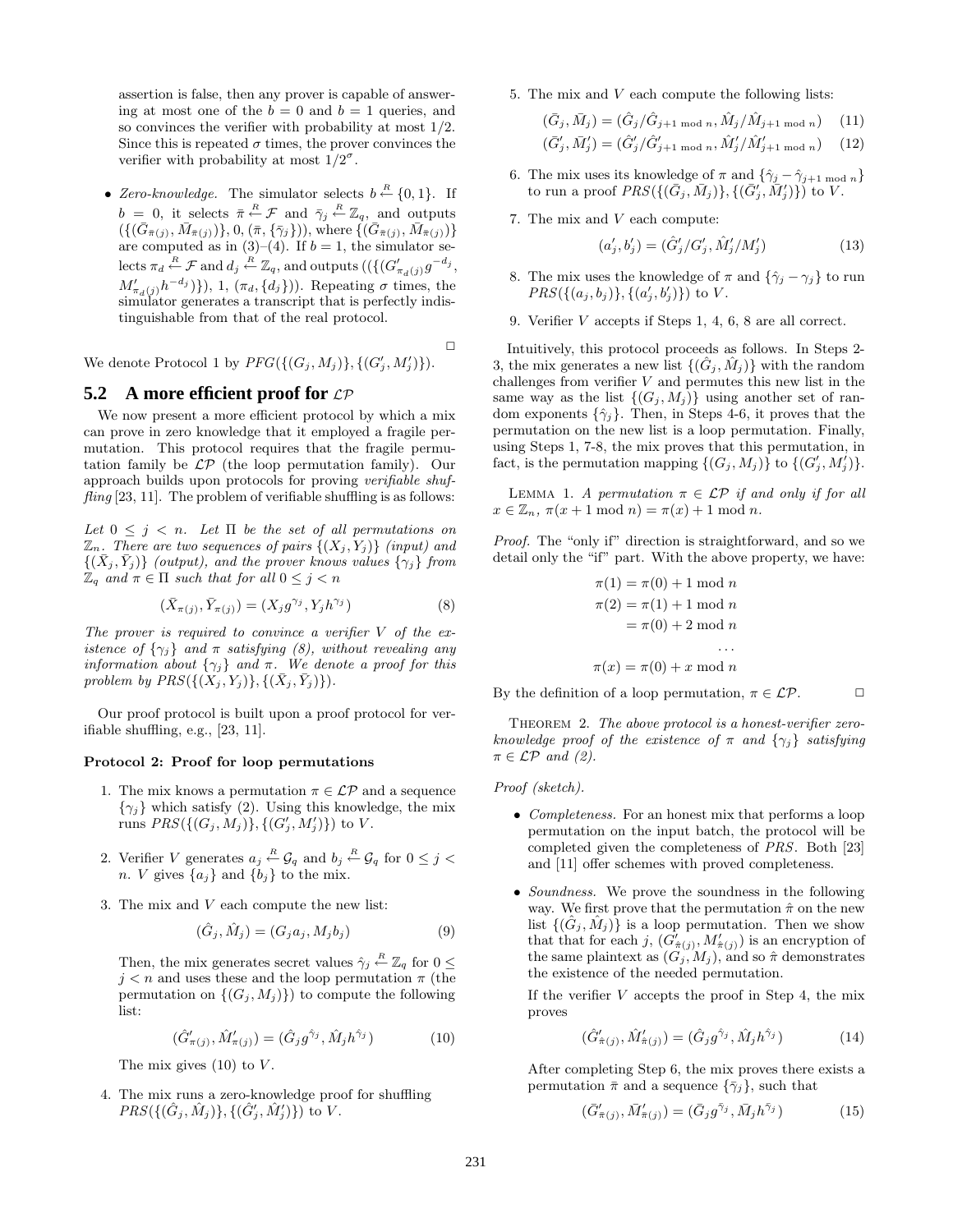According to (15), we know:

$$
(\hat{G}'_{\bar{\pi}(j)}/\hat{G}'_{\bar{\pi}(j)+1 \mod n}, \hat{M}'_{\bar{\pi}(j)}/\hat{M}'_{\bar{\pi}(j)+1 \mod n})
$$
 (16)  
=  $(\hat{G}_j g^{\bar{\gamma}_j}/\hat{G}_{j+1 \mod n}, \hat{M}_j h^{\bar{\gamma}_j}/\hat{M}_{j+1 \mod n})$ 

From  $(16)$  and  $(14)$ , we have:

$$
\log_g \left( \frac{\hat{G}_j}{\hat{G}_{j+1 \mod n}} \cdot \frac{\hat{G}_{\hat{\pi}^{-1}(\bar{\pi}(j)+1 \mod n)}}{\hat{G}_{\hat{\pi}^{-1}(\bar{\pi}(j))}} \right) = \qquad (17)
$$

$$
\log_h \left( \frac{\hat{M}_j}{\hat{M}_{j+1 \mod n}} \cdot \frac{\hat{M}_{\hat{\pi}^{-1}(\bar{\pi}(j)+1 \mod n)}}{\hat{M}_{\hat{\pi}^{-1}(\bar{\pi}(j))}} \right)
$$

There are four cases to consider in (17):

- 1.  $j \neq \hat{\pi}^{-1}(\bar{\pi}(j))$  and  $j + 1 \mod n \neq \hat{\pi}^{-1}(\bar{\pi}(j) +$  $1 \mod n$
- 2.  $j = \hat{\pi}^{-1}(\bar{\pi}(j))$  and  $j + 1 \mod n \neq \hat{\pi}^{-1}(\bar{\pi}(j) +$  $1 \mod n$
- 3.  $j \neq \hat{\pi}^{-1}(\bar{\pi}(j))$  and  $j + 1 \mod n = \hat{\pi}^{-1}(\bar{\pi}(j) +$  $1 \mod n$
- 4.  $j = \hat{\pi}^{-1}(\bar{\pi}(j))$  and  $j + 1 \mod n = \hat{\pi}^{-1}(\bar{\pi}(j) +$  $1 \mod n$

Recall that  $\hat{G}$ s and  $\hat{M}$ s in (17) are randomly and independently distributed in  $\mathcal{G}_q$  due to the random challenges  $\{a_j\}$  and  $\{b_j\}$ . Thus, in case 1, given a pair  $(G_j, G_{j+1 \mod n})$ , the probability that there exists another pair  $(\hat{G}_{\hat{\pi}^{-1}(\bar{\pi}(j)+1 \mod n)}, \hat{G}_{\hat{\pi}^{-1}(\bar{\pi}(j))})$  such that the corresponding random  $M$  tuple

$$
(\hat{M}_j, \hat{M}_{j+1 \mod n}, \hat{M}_{\hat{\pi}^{-1}(\bar{\pi}(j)+1 \mod n)}, \hat{M}_{\hat{\pi}^{-1}(\bar{\pi}(j))})
$$

satisfies (17) is at most  $\frac{n^2}{q}$ , which is negligible given  $n \ll q$ . In a similar way, in both case 2 and case 3, the probabilities that (17) holds are upper-bounded by  $\frac{n}{q}$ which is also negligible. The only case which allows (17) to always hold is case 4. Therefore we have:

$$
\hat{\pi}(j) = \bar{\pi}(j) \tag{18}
$$

$$
\hat{\pi}(j+1 \mod n) = \bar{\pi}(j) + 1 \mod n \tag{19}
$$

This gives us  $\hat{\pi}(j+1 \mod n) = \hat{\pi}(j)+1 \mod n$ . Therefore, Lemma 1 applies, and we have  $\hat{\pi} \in \mathcal{LP}$ .

We now prove that for each j,  $(G'_{\hat{\pi}(j)}, M'_{\hat{\pi}(j)})$  is an encryption of the same plaintext as  $(G_j, M_j)$ , completing the proof of soundness. Let  $\pi$  be the permutation on  $\{(G_i, M_i)\}\)$  that is proved in Step 1, i.e.,

$$
(G'_{\pi(j)}, M'_{\pi(j)}) = (G_j g^{\gamma_j}, M_j h^{\gamma_j})
$$
\n(20)

Given (14) and  $(a'_j, b'_j) = (\hat{G}'_j/G'_j, \hat{M}'_j/M'_j)$ , we have  $(a'_j,b'_j)=$ 

$$
\left(\frac{G_{\hat{\pi}^{-1}(j)}a_{\hat{\pi}^{-1}(j)}g^{\hat{\gamma}_{\hat{\pi}^{-1}(j)}}, M_{\hat{\pi}^{-1}(j)}b_{\hat{\pi}^{-1}(j)}h^{\hat{\gamma}_{\hat{\pi}^{-1}(j)}}}{G_{\pi^{-1}(j)}g^{\gamma_{\pi^{-1}(j)}}}, \frac{M_{\hat{\pi}^{-1}(j)}b_{\hat{\pi}^{-1}(j)}h^{\hat{\gamma}_{\hat{\pi}^{-1}(j)}}}{M_{\pi^{-1}(j)}h^{\gamma_{\pi^{-1}(j)}}}\right) \longrightarrow
$$

If Step 8 holds, we know that  $(a'_j, b'_j) = (a_k g^{\tilde{\gamma}_k}, b_k h^{\tilde{\gamma}_k})$ for some  $0 \leq k < n$  and some  $\tilde{\gamma}_k$ . Therefore, we have

$$
\log_g \left( \frac{G_{\hat{\pi}^{-1}(j)} a_{\hat{\pi}^{-1}(j)}}{G_{\pi^{-1}(j)} a_k} \right) = \log_h \left( \frac{M_{\hat{\pi}^{-1}(j)} b_{\hat{\pi}^{-1}(j)}}{M_{\pi^{-1}(j)} b_k} \right)
$$
 **Fig1**

Recall that each  $a_j$  and  $b_j$  is drawn randomly from  $\mathcal{G}_q$ . So, for any  $(G_{\hat{\pi}^{-1}(j)}, M_{\hat{\pi}^{-1}(j)})$  and  $(G_{\pi^{-1}(j)}, M_{\pi^{-1}(j)}),$ the probability that there exist pairs  $(a_{\hat{\pi}^{-1}(j)}, b_{\hat{\pi}^{-1}(j)})$ and  $(a_k, b_k)$  that satisfy the above equation is negligible, bounded from above by  $\frac{n^2}{q}$ , unless  $k = \hat{\pi}^{-1}(j)$ . So,

$$
\log_g(G_{\hat{\pi}^{-1}(j)}/G_{\pi^{-1}(j)}) = \log_h(M_{\hat{\pi}^{-1}(j)}/M_{\pi^{-1}(j)}),
$$

i.e.,  $(G_{\hat{\pi}^{-1}(j)}, M_{\hat{\pi}^{-1}(j)})$  and  $(G_{\pi^{-1}(j)}, M_{\pi^{-1}(j)})$  are encryptions of the same plaintext, for each  $j$ . Since we additionally know that  $(G'_{j}, M'_{j})$  and  $(G_{\pi^{-1}(j)}, M_{\pi^{-1}(j)})$ are encryptions of the same plaintext (by Step 1), permutation  $\hat{\pi}$  demonstrates the existence of a loop permutation meeting the requirements of the proof.

• Zero-knowledge. The zero-knowledge property of this proof depends on the zero-knowledge of the PRS protocol. Informally, the simulator randomly generates the outputs for steps 2 and 3, and then runs the simulator for PRS to produce those transcripts. If the PRS protocol is zero-knowledge, the transcript produced is indistinguishable from the real protocol run.

 $\Box$ 

The complexity of the proof protocol depends on the complexity of the underneath PRS protocol. For example, running Neff's verifiable shuffling protocol [23], we need  $32n$ group exponentiations for generating a proof and  $48n + 8$ for verifying the proofs.

We denote Protocol 2 by  $PLP(\{(G_j, M_j), (G'_j, M'_j)\}).$ 

# **6. A MIX NETWORK USING FRAGILE MIXES**

In this section, we discuss the impact of fragile mixing in the context of a larger mix-net. Ideally our techniques could be combined with a standard mix-net so as to retain the properties of the original mix-net construction, and to add the additional properties that fragility is intended to provide (i.e., discouraging mix administrators from disclosing inputto-output message correspondences).

As mentioned previously, however, a mix-cascade built solely from fragile mixes can significantly constrain the endto-end permutation implemented by the mix-net, if the fragile permutation family is closed under composition. In this case, an active adversary capable of inserting messages to the input can easily reveal this end-to-end permutation. Although this problem does not happen when mixes are not constrained to perform fragile permutations, these mixes are less trustworthy, in the sense that they are less motivated to protect all their input-to-output message correspondences.



Figure 1: Fragile mix cascade. FM denotes a fragile mix, and NM denotes a normal mix.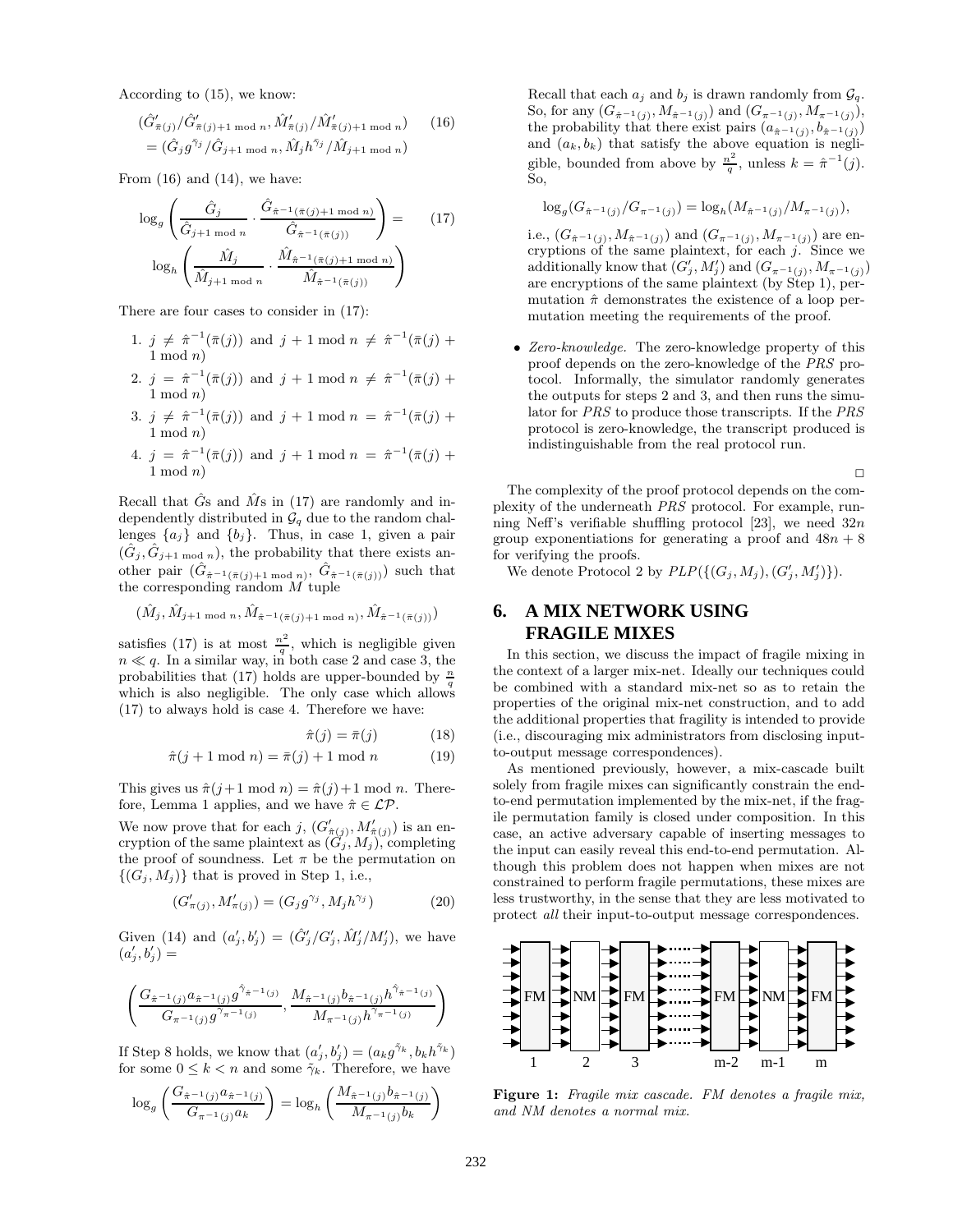We observe that these two types of mixes complement each other, which motivates us to propose the cascade construction illustrated in Figure 1. This mix-cascade interleaves two types of mixes, fragile mixes and normal mixes; we call this a hybrid cascade. This design results from the observation that adjacent mixes of the same type may not significantly improve the security of the cascade: On one hand, messages can presumably be traced through two adjacent normal mixes roughly as easily as tracing through one normal mix, since these mixes, not being motivated to keep private all of their input-to-output message mappings, may easily be convinced to disclose them. On the other hand, successive fragile mixes (assuming a fragile permutation family closed under composition) implement the same permutation as a single fragile mix could. Moreover, note that both the head and the tail of the cascade are fragile mix servers, in order to provide greater strength at the head and tail against these servers being convinced to divulge input-to-output mappings. This hybrid cascade construction thus strikes a balance between defending against passive attacks to disclose mixes' input-to-output message correspondences, and ensuring that the end-to-end permutation implemenated by the mix is an arbitrary permutation.

For completeness, here we illustrate a mix-cascade protocol built on this idea, using Abe's scheme [1]. The mixcascade operates in two stages, an encryption stage and a decryption stage. During the encryption stage, the mix cascade performs re-encryptions and permutations on the input batch; fragile mixes also run a proof protocol for their permutations, as discussed in Section 5. In the decryption stage, all mixes in the cascade collaborate to decrypt the output batch and forward these decryptions to the receivers. The protocol is presented below, in which  $m$  denotes the length of a cascade. We assume that  $mix$  *i* has a private key  $x_i \in \mathbb{Z}_q$ , and that  $h = g^x$  where  $x = \sum_{1 \leq i \leq m} x_i \mod q$ .

#### **Protocol 3: Fragile mixing cascade protocol**

#### • **Encryption stage:**

1. A user (who could be a mix) chooses  $\gamma_j \stackrel{R}{\leftarrow} \mathbb{Z}_q$  and posts an encryption of her message  $M_i$  to the bulletin board:

$$
G_{0,j} = g^{\gamma_j} \tag{21}
$$

$$
M_{0,j} = M_j h^{\gamma_j} \tag{22}
$$

After collecting  $n$  messages on the bulletin board, the mix cascade starts to transfer the message batch.

2. Upon receiving  $\{(G_{i-1,0}, M_{i-1,0}), \ldots, (G_{i-1,n-1},$  $M_{i-1,n-1}$ }, mix *i* first draws  $\gamma_{i,j} \stackrel{R}{\leftarrow} \mathbb{Z}_q$  for  $0 \leq$  $j < n$ . Then, if mix i is a fragile mix, it draws a fragile permutation  $\pi_i \stackrel{R}{\leftarrow} \mathcal{F}$ , where  $\mathcal F$  is a public fragile permutation family. Otherwise, it chooses  $\pi_i \stackrel{R}{\leftarrow} \Pi$  where  $\Pi$  is the space of all permutations on  $\mathbb{Z}_n$ . Finally, the mix re-encrypts the batch as:

$$
G_{i, \pi_i(j)} = G_{i-1,j} g^{\gamma_{i,j}} \tag{23}
$$

$$
M_{i, \pi_i(j)} = M_{i-1,j} h^{\gamma_{i,j}} \tag{24}
$$

where  $0 \leq j < n$ , and sends out the batch to mix  $i+1$ . This process continues until the batch has been re-encrypted by the last mix  $m$ .

3. Every fragile mix i runs either  $PFG(\{(G_{i-1,j}, M_{i-1,j})\}, \{(G_{i,j}, M_{i,j})\})$  or  $PLP(\{(G_{i-1,j}, M_{i-1,j})\}, \{(G_{i,j}, M_{i,j})\})$  as approporiate, to prove its correct performance of fragile mixing. Any verifier can check these proofs.

#### • **Decryption stage:**

- 1. The mix cascade starts decryption from the first mix. Every mix i computes  $W_{i,j} = W_{i-1,j} G_{m,j}^{x_i}$ for each j, where  $W_{0,j} = 1$ .
- 2. Mix m computes the batch  $\{M_{m,j}/W_{m,j}\},\$ and deliveries the batch.

In the attach mode, the input batch contains  $n-m\kappa$  messages. Every mix i generates  $\kappa$  ciphertexts  $\{(g^{\gamma_l}, M_l h^{\gamma_l})\}$  $(l = 0, \ldots, \kappa - 1)$ , and attaches them to the end of the message batch it receives. Then, i permutes and re-encrypts all  $n - (m - i)\kappa$  messages as Step 2 in the encryption stage of the above protocol.

#### **6.1 Security**

In this section, we discuss the security of the hybrid cascade described above. For passive adversaries who monitor the bulletin board, we simply note that due to the use of normal mixes, the end-to-end permutation implemented by the hybrid cascade is not constrained to be a fragile permutation. Thus, the strength of the hybrid cascade should be similar to that of a traditional cascade against passive adversaries.

The more interesting scenarios result from various active adversaries, particularly when we combine the possibility of some mixes being compromised, and other normal mixes being convinced to divulge a portion of their input-to-output message correspondences. More generally, in a hybrid mix cascade, not only will the compromised mixes divulge their full permutations to the attacker, but so may normal and fragile mixes that did not submit a message in the batch the adversary is interested in. We call these exposed mixes. For the purpose of our analysis for a single batch of messages, we can remove exposed mixes from the cascade, combine two consecutive mixes of the same type (normal or fragile) together and remove the head or tail of the cascade if they are normal mixes. This results in a mix cascade with the same construction as in Figure 1. We call this cascade the base cascade.

To trace a message through the base cascade, the adversary must determine the fragile permutations performed. It could persuade normal mixes to give out part of their permutations. However, since these mixes have their own messages in the batch (else they are exposed and thus removed from the base cascade), it is reasonable to assume that they will reveal only a portion of their input/output pairs, in order to ensure adequate anonymity for their own messages.<sup>1</sup> Using such disclosures, the adversary can conceivably insert a pool of test messages to the input batch, and then determine whether the output pattern of his own messages at the end

<sup>&</sup>lt;sup>1</sup>In common mode, the existence of the fragile mixes renders the adversary incapable of convincing a normal mix that the message being traced is not its own, though the mix may nevertheless cooperate if it trusts the adversary or is forced to. This, however, is not a problem in the attach mode because each mix knows exactly where in the batch its own messages are.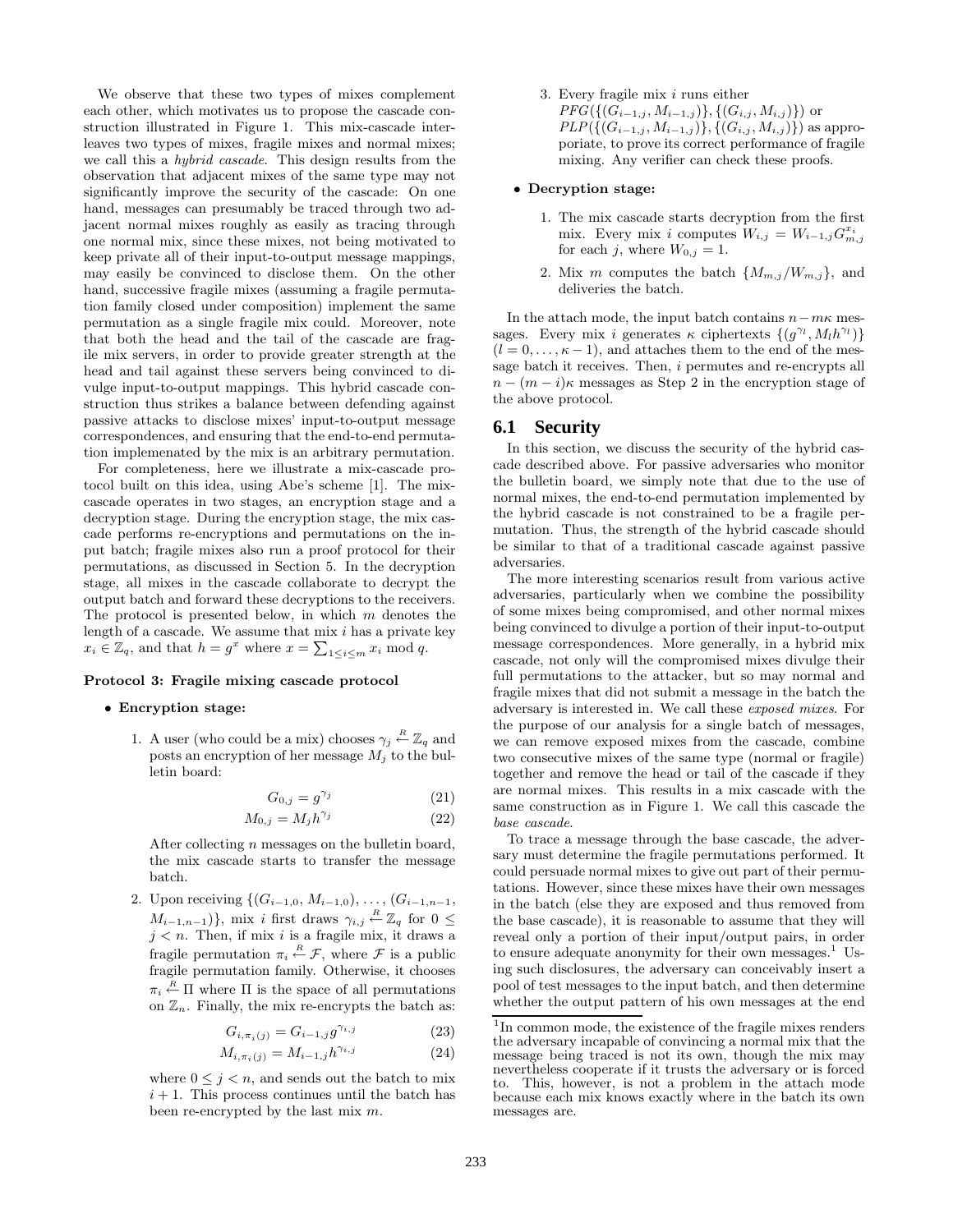of the cascade is consistent with a hypothesized set of fragile permutations used by the fragile mixes.

Somewhat more specifically, in a base cascade with  $m$ mixes, mixes  $1, 3, \ldots, m$  are fragile mixes. Let  $(\pi_1, \pi_3, \ldots,$  $\pi_{m-2}$ ) be a vector of permutations representing the fragile permutations that all but the last fragile mix performed on a single batch.<sup>2</sup> Let  $\tau$  be the cardinality of the fragile permutation family. The size of the permutation vector space is  $\tau^{\frac{m-1}{2}}$ .

Now suppose that the adversary can convince each normal mix to divulge  $\rho$  of its input-to-output message pairs for the batch of interest. Assume pessimistically (optimistically for the attacker) that the attacker is able to confirm whether a hypothesized path passing through a divulged mapping at each normal mix is, in fact, a path traveled by one of his test messages through the cascade. We stress that this seems to be a generous advantage to give the attacker; we do not know how to confirm this ourselves. We note, however, that such a confirmation immediately determines the vector  $(\pi_1, \pi_3, \ldots, \pi_{m-2})$ —what the adversary wants to determine—since each fragile mix is uniquely determined by any single input-output mapping.

We informally claim in this setting that if  $\rho < \tau$ , the probability that the adversary can find the vector  $(\pi_1, \pi_3, \ldots,$  $\pi_{m-2}$ ) is negligible in m, the length of the base cascade. Intuitively, this follows from the fact that the total number of paths through normal mixes that the adversary can consider is at most  $\rho^{\frac{m-1}{2}}$ , which correspond to at most  $\rho^{\frac{m-1}{2}}$  permutation vectors of a total of  $\tau^{\frac{m-1}{2}}$  such vectors. Therefore, the probability that these vectors include a correct one is at most by  $(\frac{\rho}{\tau})^{\frac{m-1}{2}}$ .

For example, consider a hybrid mix-net utilizing loop permutations. Suppose that the size of a batch is 1000, the length of a base cascade is 9 and a normal mix is willing to give up at most 10% of its input-to-output mappings. By the reasoning above, the probability that an adversary determines the correct fragile permutation vector to trace a message is no more than  $0.1^4 = 0.0001$ .

#### **6.2 Incentives**

The privacy guarantees of a hybrid mix network hinge on the assumption that a fragile mix will not disclose any information about its permutation for batches that include its own messages. This could be problematic in the presence of strategic players who speculate about others' strategies and adapt their behavior accordingly. That is, assuming that others will not disclose their permutations and thus also protect the anonymity of its own messages, a strategic fragile mix may decide to sell its permutation. If every fragile mix in a mix-net adopted this strategy, the system would collapse. Here, we sketch a simple model based on game theory by which we can mitigate this problem.

From the last section, we know that the adversary's chance to successfully trace a message relates to the number of fragile mixes in the hybrid cascade. A mix may expect its own messages to be protected by enough mixes. For example, assume that each fragile mix will be confident of the privacy of its own messages in a base cascade of  $L \geq T$  fragile mixes, where  $T$  is a threshold. Suppose further that each mix sends a message in each batch with probability  $p$ , and that both p and T are public knowledge.

Every mix can estimate  $L = \bar{m}p$ , where  $\bar{m}$  is the number of fragile mixes in the hybrid cascade. To encourage fragile mixes to protect their own messages, we set  $\bar{m} = T/p$ . Thus, a mix will find that its optimal strategy is to keep its permutation secret for batches in which it sends messages, and to disclose (e.g., sell) its permutations for other batches. The mix must do the former, since otherwise the expected number of servers L in the base cascade will go below the threshold T. Via this strategy, individual fragile mixes will lock their behavior to a *Nash equilibrium*, in which no one benefits from unilaterally deviating from this strategy.

#### **6.3 Efficiency**

The efficiency of our protocol depends primarily on the complexity of zero-knowledge proofs, which we presented in Section 5. Since every fragile mix runs a proof protocol, the verifier's work is linear in the number of fragile mixes in a mix cascade. With a long mix-cascade, such a workload could be substantial.

One approach to improve verifier efficiency builds from the feature of our approach that checking a fragile mix's proof protects not only the verifier but also every other sender's privacy. This allows us to explore a verification strategy in which every fragile mix posts (in a non-interactive manner) its proof. Every verifier, instead of checking all these proofs, only randomly checks a constant number of proofs. Given sufficiently many verifiers, the probability that a proof has not been left unverified will be small.

#### **7. CONCLUSION AND FUTURE WORK**

In this paper we have addressed a threat in the context of mix networks that has, to date, been largely ignored: the possibility that a mix administrator can be convinced to log and selectively disclose certain input-to-output message mappings. Our approach to mitigating this threat is fragility, i.e., requiring that the secrecy of all input-to-output mappings depends on the secrecy of each of them. Thus, this approach leverages the presumption that the mix administrator is interested in protecting the privacy of some messages (e.g., his own); our approach requires him to protect all the messages to do so. We defined the concept of fragile mixing and identified some fragile permutation families; we proposed zero-knowledge proofs that permit any verifier to confirm that a mix used a fragile permutation; and described the integration of fragile mixing into a larger mix cascade.

Our work introduces a new research direction, and offers several opportunities for future research. For example, one may ask if a similar approach can be implemented in decryption mix-nets. Unfortunately, it seems that a straightforward extension is not likely: re-encryption mix-nets allow a mix to conceal its permutation on a batch of messages from any observers, including the senders of these messages, while decryption mix-nets do not—and this fact is fatal to a fragile permutation. A way around this problem is to use link encryption to hide the communication flows between two decryption mixes, though since the receiving mix may collaborate with a message originator to expose its predecessor's fragile permutation, this solution is not especially effective. Another potential direction is to improve the effi-

<sup>&</sup>lt;sup>2</sup>Here, we do not consider the permutation of the last mix  $m$ . Since the adversary knows the output of its test messages, the last fragile permutation is completely determined by all previous fragile permutations.